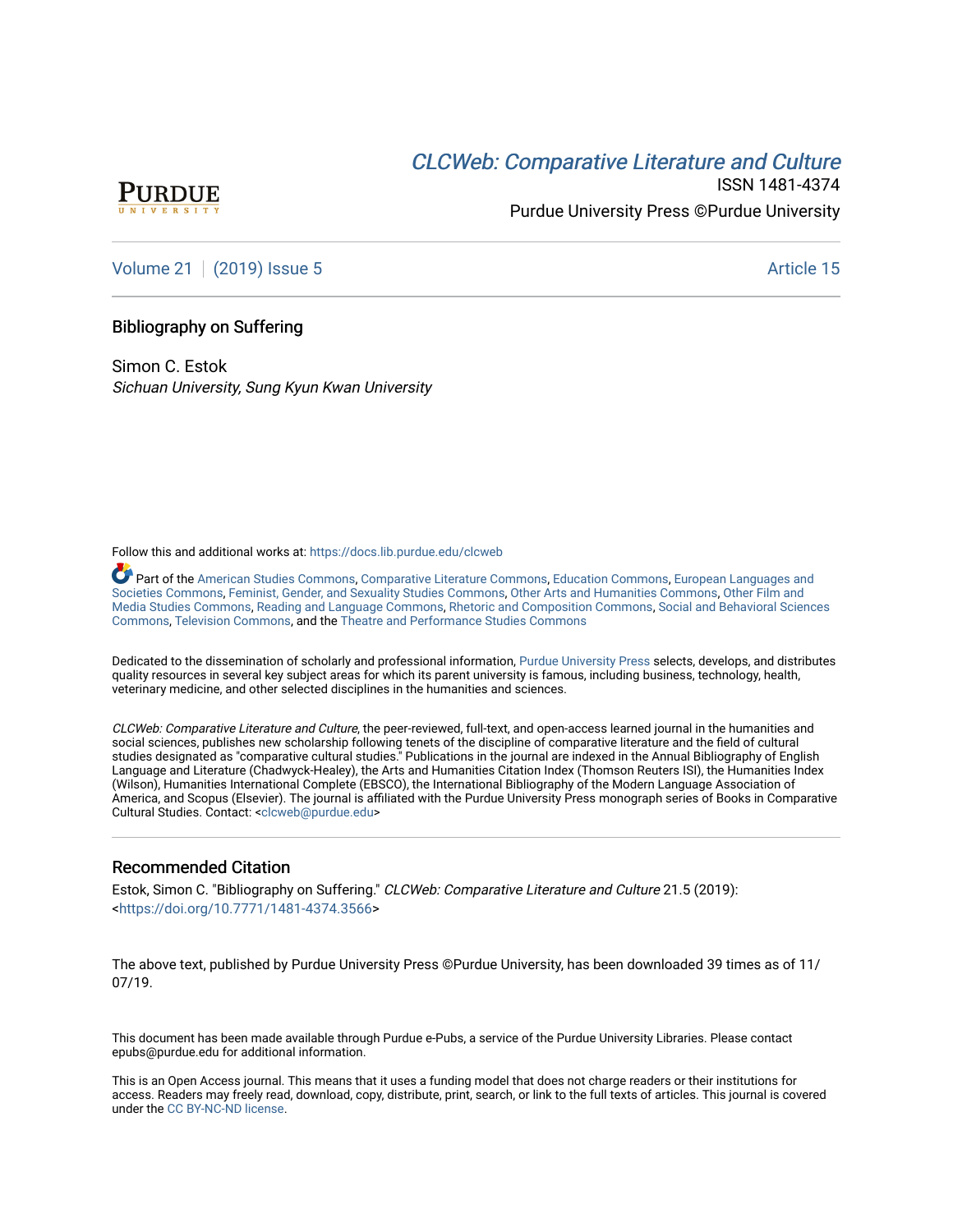**PURDUE** UNIVERSITY PRESS <[http://www.thepress.purdue.edu>](http://www.thepress.purdue.edu/)

## *CLCWeb: Comparative Literature and Culture*

ISSN 1481-4374 [<http://docs.lib.purdue.edu/clcweb>](http://docs.lib.purdue.edu/clcweb) Purdue University Press **©**Purdue University

*CLCWeb: Comparative Literature and Culture*, the peer-reviewed, full-text, and open-access learned journal in the humanities and social sciences, publishes new scholarship following tenets of the discipline of comparative literature and the field of cultural studies designated as "comparative cultural studies." In addition to the publication of articles, the journal publishes review articles of scholarly books and publishes research material in its *Library Series.*  Publications in the journal are indexed in the Annual Bibliography of English Language and Literature (Chadwyck-Healey), the Arts and Humanities Citation Index (Thomson Reuters ISI), the Humanities Index (Wilson), Humanities International Complete (EBSCO), the International Bibliography of the Modern Language Association of America, and Scopus (Elsevier). The journal is affiliated with the Purdue University Press monograph series of Books in Comparative Cultural Studies. Contact: [<clcweb@purdue.edu>](mailto:clcweb@purdue.edu)

#### **Volume 21 Issue 5 (September 2019) Article 15 Simon C. Estok, "Bibliography on Suffering"**

<http://docs.lib.purdue.edu/clcweb/vol21/iss5/15>

Contents of *CLCWeb: Comparative Literature and Culture* **21.5 (2019)** Special Issue *Suffering, Endurance, Understanding*. **Ed. Simon Estok, Douglas Berman, and Frank Stevenson**

[<http://docs.lib.purdue.edu/clcweb/vol21/iss5/>](http://docs.lib.purdue.edu/clcweb/vol21/iss5/)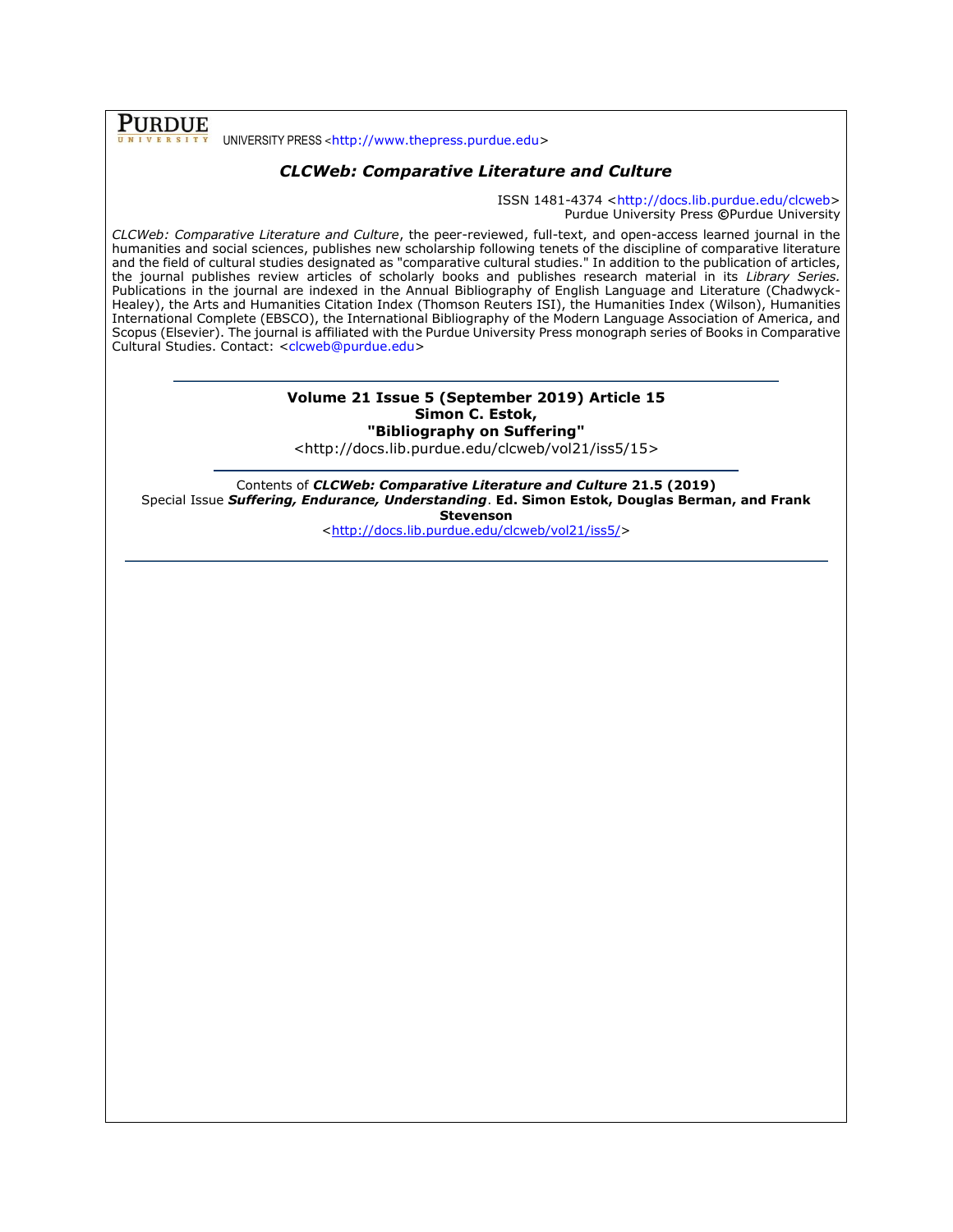### **Simon C. ESTOK**

#### **Bibliography on Suffering**

Aaltola, Elisa. *Animal Suffering: Philosophy and Culture*. Palgrave Macmillan, 2012.

- Al-Janabi H, T. Peters, J. Brazier, S. Bryan, T. Flynn, S. Clemens, A. Moody, and J. Coast. "An investigation of the construct validity of the ICECAP-A capability measure." *Quality of Life Research*, vol. 22, no. 7, 2013, pp. 1831-1840.
- Al-Janabi, H., T. Keeley, P. Mitchell, and J Coast. "Can capabilities be self-reported? A think aloud study." *Social Science & Medicine,* no. 87, June 2013, pp. 116-122.
- Al-Janabi H., T. Flynn, J. Coast. "Development of a Self-report Measure of Capability Wellbeing for Adults: the ICECAP-A." *Quality of Life Research*, vol. 21, no. 1, 2012, pp. 167-176.
- Amato, Joseph A. *Victims and Values: A History and a Theory of Suffering*. Preager, 1990.
- Anderson, Ronald E. *Human Suffering and Quality of Life: Conceptualizing Stories and Statistics*. Springer, 2014.
- Apkarian, A.V., M.C. Bushnell, R.D. Treede, and J.K. Zubieta. "Human Brain Mechanisms of Pain Perception and Regulation in Health and Disease." *European Journal of Pain*, vol. 9, no. 4, 2005, pp. 463-84.
- Auyero, Javier, and Débora Swistun. *Flammable: Environmental Suffering in an Argentine Shantytown*. Oxford UP, 2009.
- Averill, James H. *Wordsworth and the Poetry of Human Suffering*. Cornell UP, 1980.
- Bakan, David. *Disease, Pain, and Sacrifice: Toward a Psychology of Suffering*. U of Chicago P, 1968.
- Baikie, K.A. "Expressive Writing and Positive Writing for Participants with Mood Disorders: An Online Randomized Controlled Trial." *Journal of Affective Disorders*, vol. 136, no. 3, Feb. 2012, pp. 310-19.
- Balaev, Michelle. "Trends in Literary Trauma Theory." *Mosaic: An Interdisciplinary Critical Journal*, vol. 41, no, 2, June 2008, pp. 149-165.
- Balswick, Judith K., and Jack Balswick. *Families in Pain: Working Through the Hurts*. Fleming H. Revell, 1997.
- Bardin, L, N. Malfetes, A. Newman-Tancredi, and R. Depoortère. "Chronic Restraint Stress Induces Mechanical and Cold Allodynia, and Enhances Inflammatory Pain in Rat: Relevance to Human Stress-Associated Painful Pathologies." *Behavioural Brain Research*, vol. 205, 2009, pp. 360-366.

Barfoot, Edith May. *The Witness of Edith Barfoot: the Joyful Vocation to Suffering*, Foreword by Basil Blackwell, with some account of her life and tributes by her friends. Blackwell, 1977.

- Barnes, Colin and Geof Mercer. *Exploring Disability*. Polity, 2010.
- Barrett, Deirdre. *Trauma and Dreams.* Harvard UP, 2001.
- Bauckham, Richard. "Only the Suffering God can Help": Divine Passibility in Modern Theology." *Themelios*, vol. 9, no. 3, 1984, pp. 6–12.
- Bauckham, Richard. "Divine Suffering." *The Theology of Jürgen Moltmann*. T&T Clark, 1995, pp. 47–69. Baylies C. "Disability and the Notion of Human Development: Questions of Rights and Capabilities." *Disability and Society*, vol. 17, no. 7, 2002, pp. 725-739.
- Becker L.C. *Habilitation, Health, and Agency: A Framework for Basic Justice*. Oxford UP, 2012.
- Beker, J. Christiaan. *Suffering and Hope: The Biblical Vision of the Human Predicament*. Philadelphia: Fortress Press, 1987.
- Bertrand, Louis. *The Art of Suffering*, Translated from *Le livre de consolation* by E. F. Peeler with an Introduction by C. C. Martindale, Sheed and Ward, 1936.
- Bhui, Kamaldeep. *Racism and Mental Health: Prejudice and Suffering*. Jessica Kingsley Publishers, 2002. Blake, Buchanan. *The Meaning of Suffering in Human Life*. A. Gardner, 1922.
- Bleichrodt, H. and J. Quiggin. "Capabilities as Menus: A Non-Welfarist Basis for QALY Evaluation." *Journal of Health Economics*, vol. 32, no. 1, Jan. 2013, pp. 128-137.
- Bokanski, Luk. *Distant Suffering: Morality, Media and Politics*, translated by Graham Burchell. Cambridge UP, 2004.
- Bond, Charles John. *The Nature and Meaning of Evil and Suffering as Seen from Evolutionary Standpoint*. H. K. Lewis and Co., 1937.
- Boyd, Gregory. *Is God to Blame? Moving Beyond Pat Answers to the Problem of Suffering, InterVarsity,* 2003.
- Boyd, Gregory. *Satan and the Problem of Evil: Constructing a Trinitarian Warfare Theodicy, InterVarsity*, 2001.
- Boynton, Eric, Peter Capretto, and Mary-Jane Rubenstein, eds. *Trauma and Transcendence: Suffering and the Limits of Theory*. Fordham UP, 2018.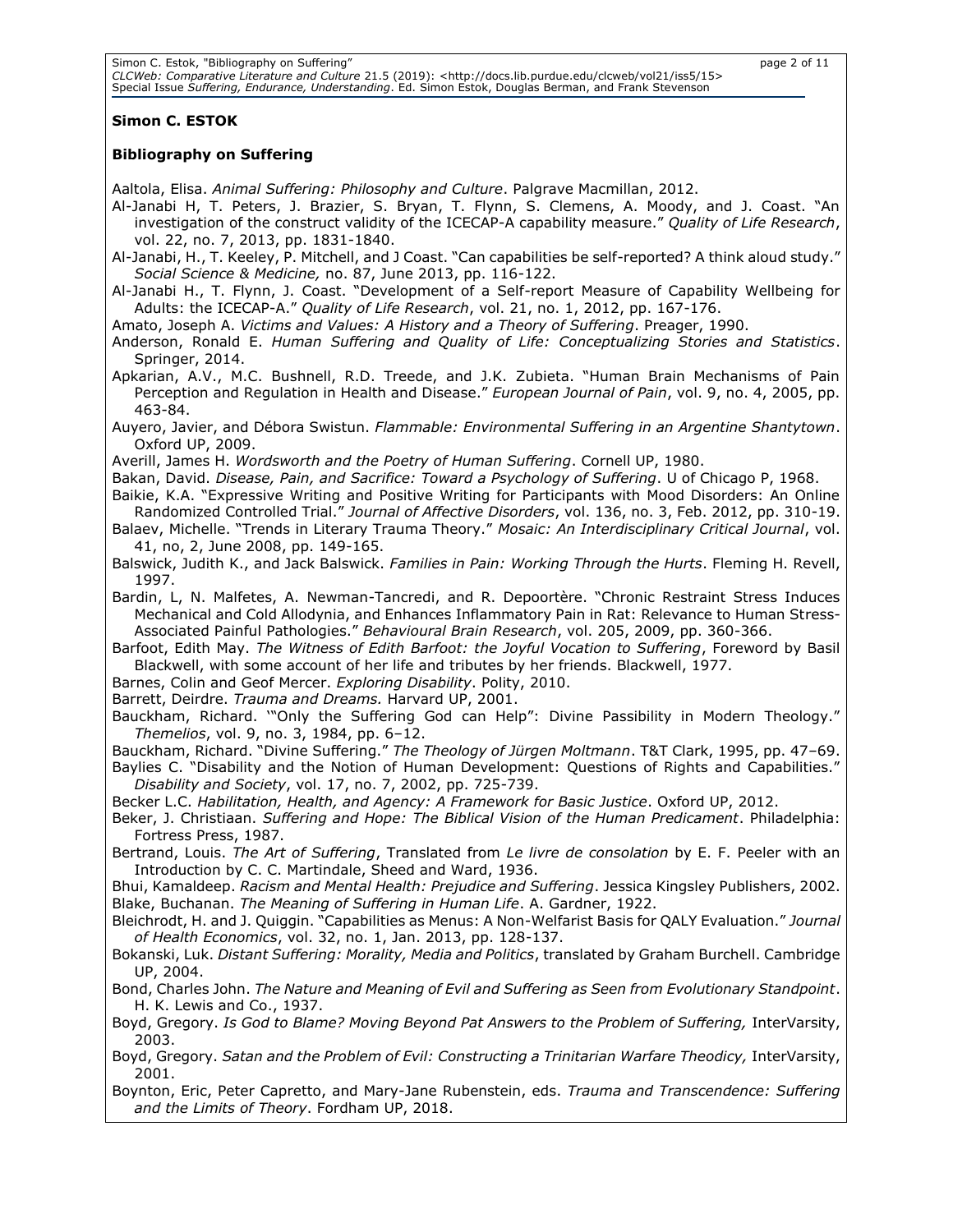Simon C. Estok, "Bibliography on Suffering" page 3 of 11 *CLCWeb: Comparative Literature and Culture* 21.5 (2019): <http://docs.lib.purdue.edu/clcweb/vol21/iss5/15> Special Issue *Suffering, Endurance, Understanding*. Ed. Simon Estok, Douglas Berman, and Frank Stevenson

Breakstone, Raymond, ed. *Job: a Case Study*. Bookman Associates, 1964.

Burchardt, T. "Capabilities and Disability: the Capabilities Framework and the Social Model of Disability." *Disability and Society*, vol. 19, no. 7, 2004, pp. 735-751.

Burger, A.J. "The Effects of a Novel Psychological Attribution and Emotional Awareness and Expression Therapy for Chronic Musculoskeletal Pain: A Preliminary, Uncontrolled Trial." *Journal of Psychosomatic Research*, vol. 81, Feb. 2016, pp. 1-8.

Burton, T., D. Farley, and A. Rhea. "Stress‐Induced Somatization in Spouses of Deployed and Nondeployed Servicemen." *The Journal of the American Association of Nurse Practitioners*, vol. 21, no. 6, 2009, pp. 332-339.

Caesar, Adrian. *Taking it Like a Man: Suffering, Sexuality, and the War Poets: Brooke, Sassoon, Owen, Graves*. Manchester UP and St. Martin's Press, 1993.

Callahan, John. *Don't Worry, He Won't Get Far on Foot: The Autobiography of a Dangerous Man.* William Morrow, 1989.

Campbell, Jane and Michael Oliver. *Disability Politics: Understanding Our Past, Changing Our Future*. Routledge, 1996.

Carson, Don A. *How Long, O Lord?: Reflections on Suffering and Evil*. Baker Academic, 2006.

Carotenuto, Aldo. *Eros and Pathos: Shades of Love and Suffering*, Translated from *Eros e pathos: margini dell'amore e della sofferenza* by Charles Nopar. Inner City Books, 1989.

Carroll, L.J., J.D., Cassidy, and P.Coté. "Depression as a Risk Factor for Onset of an Episode of Troublesome Neck and Low Back Pain." *Pain*, vol. 107, 2004, pp. 134-139.

Carroll, Robert Sproul. *The Soul in Suffering; a Practical Application of Spiritual Truths*. Macmillan, 1919. Caruth, Cathy. *Trauma: Explorations in Memory.* John Hopkins UP, 1995.

Caruth, Cathy. *Unclaimed Experience: Trauma, Narrative and History*. John Hopkins UP, 1996.

- Casey, Joseph H. *From Why to Yes: Pain Uncovers the Meaningful Life to a Philosopher*. UP of America, 1982.
- Cassell, Eric J. "The Nature of Suffering and the Goals of Medicine." *Loss, Grief and Care*, vol. 8, no. 1- 2, 1998, pp. 129-142.

Cassell, Eric J. The Nature of Suffering and the Goals of Medicine. Oxford UP, 2004.

Cavanaugh, William. *Torture and Eucharist: Theology, Politics, and the Body of Christ*. Blackwell, 1998. Charlton, James. *Nothing About Us Without Us: Disability Oppression and Empowerment*. U of California P, 2000.

Chesterton, Gilbert K. *The Book of Job. With an introduction by G.K. Chesterton*. Wellwood Books, 1907. Cicovacki, Predrag. "Searching for the Abandoned Soul: Dostoyevsky on the Suffering of Humanity."

*The Enigma of Good and Evil: The Moral Sentiment in Literature*, edited by A.-T. Tymieniecka, Springer, 2005, pp. 367-98.

Coast J., T. Flynn, L. Natarajan, K. Sproston, J. Lewis, J. Louviere, et al. "Valuing the ICECAP capability index for older people." *Social Science and Medicine*, vol. 67, no. 5, 2008, pp. 874-882.

- Coast J., T. Peters, L. Natarajan, K. Sproston, T. Flynn. "An Assessment of the Construct Validity of the Descriptive System for the ICECAP Capability Measure for Older People." *Quality of Life Research*, no. 17, 2008, pp. 967-976.
- Coast J., R. Smith, P. Lorgelly. "Should the Capability Approach be Applied in Health Economics." *Health Economics*, no. 17, 2008, pp. 667-670.
- Coast J., R. Smith, P. Lorgelly. "Welfarism, Extra-Welfarism and Capability: the Spread of Ideas in Health Economics." *Social Science and Medicine*, no. 67, 2008, pp. 1190-1198.
- Cohen, Stanley. *States of Denial*: *Knowing about Atrocities and Suffering*. Polity, 2001.

Cole, Douglas. *Suffering and Evil in the Plays of Christopher Marlowe*. Gordian Press, 1972.

Coleman, Mark. *From Suffering to Peace: The True Promise of Mindfulness*. New World Library, 2019.

Collin, Allen. "Animal Pain." *NOÛS*, vol. 38, no. 4, 2004, pp. 617–643.

- Cooke, E.F. "Germ-line Engineering, Freedom, and Future Generations." *Bioethics*, vol. 17, 2003, pp. 32-58.
- Copeland, Shawn M. "Wading Through Many Sorrows." *A Troubling in My Soul: Womanist Perspectives on Evil and Suffering,* ed. Emilie M. Townes, Orbis Books, 1993, pp. 109-129.

Coté, William E., and Roger Simpson. *Covering Violence: A Guide to Ethical Reporting About Victims and Trauma*. Columbia UP, 2000.

Crampton, Georgia Ronan. *The Condition of Creatures: Suffering and Action in Chaucer and Spenser*. Yale UP, 1974.

Craps, Stef, and Gertrude Buelens. "Introduction: Postcolonial Trauma Novels." *Studies in the Novel*, vol. 40, no. 1, 2008, pp.1-2.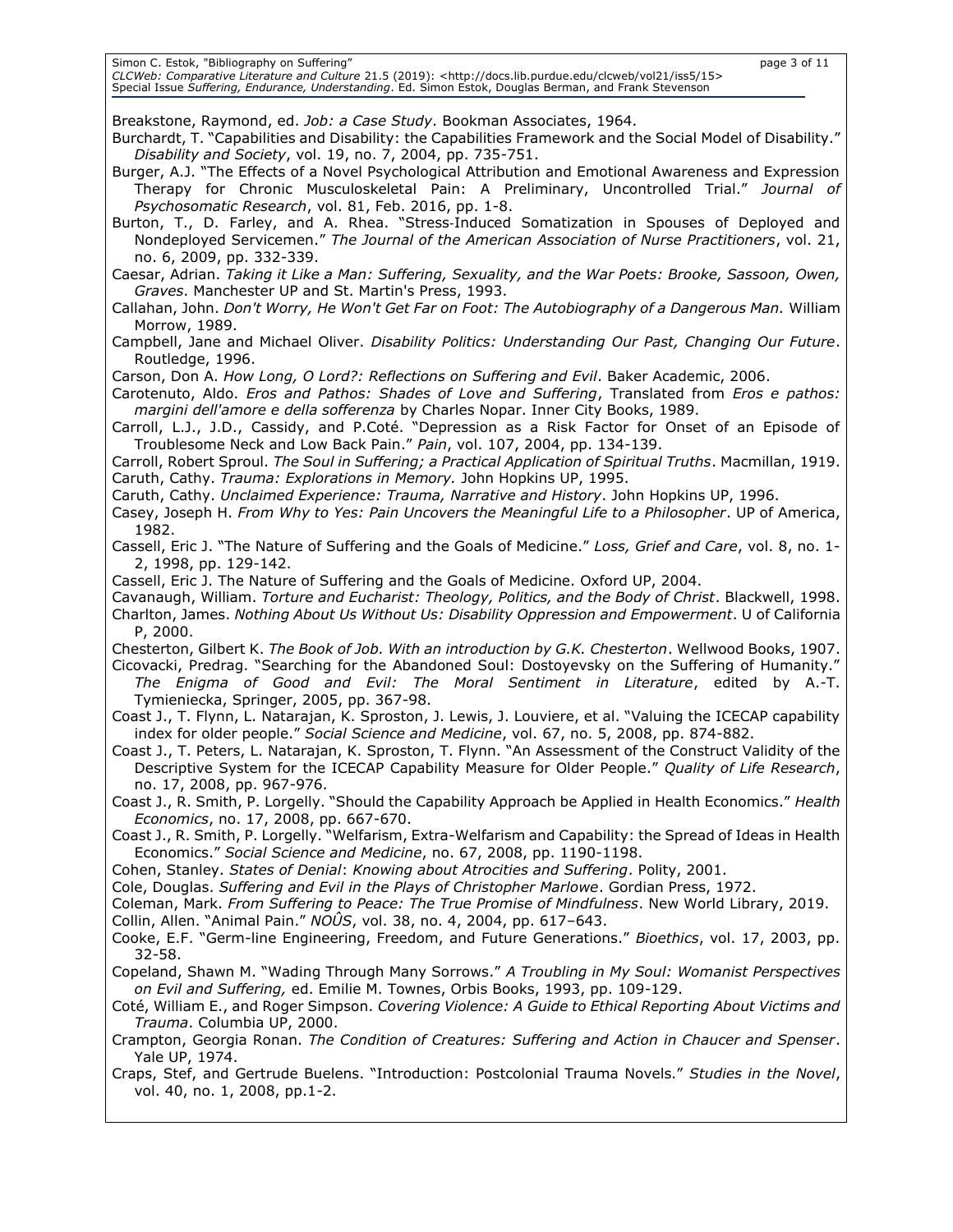Simon C. Estok, "Bibliography on Suffering" page 4 of 11 *CLCWeb: Comparative Literature and Culture* 21.5 (2019): <http://docs.lib.purdue.edu/clcweb/vol21/iss5/15> Special Issue *Suffering, Endurance, Understanding*. Ed. Simon Estok, Douglas Berman, and Frank Stevenson Craps, Stef. "Wor(l)ds of grief: Traumatic Memory and Literary Witnessing in Cross-Cultural Perspective." *Textual Practice*, vol. 24, no. 1, 2010, pp. 51–68. Crelinsten, Ronald and Alex Schmid. *The Politics of Pain: Torturers and their Masters*. Westview, 1995. Crelinstein, Jeffrey. *To the Limit: the Extraordinary Workings of the Human Body*. Somerville House, 1998. Croll, E.J. "Amartya Sen's 100 Million Missing Women." *Oxford Development Studies*, no. 29, 2001, pp. 225-44. Crysdale, Cynthia S. W. *Embracing Travail,* Continuum, 2001. Dempsey, Christina. *The Antidote to Suffering: How Compassionate Connected Care Can Improve Safety, Quality, and Experience*. McGraw Hill, 2017. Derrida, Jacques. *The Work of Mourning,* edited by P. A. Brault and M. Naas, U of Chicago P, 2003. Davidson, L., P. Ridgway, M. Wieland, and M O'Connell. "A Capabilities Approach to Mental Health Transformation: a Conceptual Framework for the Recovery Era." *Canadian Journal of Community Mental Health*, vol. 28, no. 2, 2009, pp. 35-46. Davies, James. *The Importance of Suffering: the Value and Meaning of Emotional Discontent*. Routledge, 2012. Davis, J.B. "Conceptualising the Lack of Health Insurance Coverage." *Health Care Analysis*, vol. 8, 2000, pp. 55-64. Davitz, Joel Robert, Lois Leiderman Davitz, and Lois Jean Davitz. *Inferences of Patients' Pain and Psychological Distress: Studies of Nursing Behaviors*. Springer, 1981. De Beausobre, Iulia. *Creative suffering*. Dacre Press, 1940. De Bellis, Robert, et al, editos. *Suffering: Psychological and Social Aspects in Loss, Grief, and Care*. Haworth Press, 1986. Demuijnck, G. and C. Le Clainche. "What We Owe to Persons with a Disability: Theoretical Disputes and Shared intuitions." *Imprints: Egalitarian Theory and Practice*, no. 10, 2007, pp. 37-68. Demuijnck, G. "Les discriminations sont-elles économiquement rationnelles?" *Revue de philosophie économique*, vol. 8, no. 1, 2007, pp. 3-8. De Raeve L. "The Art of Nursing: An Aesthetics?" *Nursing Ethics*, no. 5, 1998, p. 401. Derpmann, S. "Health and social justice." *Medicine, Health Care and Philosophy*, vol. 13, no. 3, 2010, pp. 293-294. Dore, Clement. *God, Suffering, and Solipsism*. St. Martin's, 1989. Driedger, Diane. *The Last Civil Rights Movement: Disabled Peoples' International*. Hurst, 1989. Dubois J.L. and J.F. Trani. "Enlarging the Capability Paradigm to Address the Complexity of Disability." *ALTER-European Journal of Disability Research*, vol. 3, no. 3, 2009, pp. 2-28. Duck, Diane Clark. *The Value of Suffering*. D. Duck, 1994. Duportal, Marguerite. *A Key to Happiness: the Art of Suffering*. Translated from *De la souffrance* by Romuald Pecasse. Bruce Publishing, 1944.. Durrant, Sam. *Postcolonial Narrative and the Work of Mourning: J.M. Coetzee, Wilson Harris, and Toni Morrison.* SUNY, 2004. Dyer, Geoff, and Alex Webb. *The Suffering of Light*. Aperture, 2011. East, John, editor. *On Affliction and Desertion*. Seeley and Burnside, 1838. Egloff, Niklaus, Anna Hirschi, and Roland von Känel. "Traumatization and Chronic Pain: A Further Model of Interaction." *Journal of Pain Resolution*, no. 6, 2013, pp. 765-770. Eisenberger, N.I. "The Neural Bases of Social Pain: Evidence for Shared Representations with Physical Pain." *Psychosomatic Medicine*, vol. 74, no. 2, 2012, pp. 126-135. Eisenberger, N.I. "Social Pain and the Brain: Controversies, Questions, and Where to go From Here." *Annual Review of Psychology*, no. 66, 2015, pp. 601-629. Elliot, Elisabeth. *Suffering is Never for Nothing*. B&H Books, 2019. Entwistle V.A. and I.S. Watt. "Treating Patients as Persons: A Capabilities Approach to Support Delivery of Person-Centered Care." *The American Journal of Bioethics*, vol. 13, no. 8, 2013, pp. 29-39. Entwistle VA, D. Firnigl, M. Ryan, J. Francis, and P. Kinghorn. "Which Experiences of Healthcare Delivery Matter to Service Users and Why? A Critical Interpretive Synthesis and Conceptual Map." *Journal of Health Services Research and Policy*, vol. 17, no. 2, 2012, pp. 70-78. Evans, P. "Population Health and Development: An Institutional-Cultural Approach to Capability Expansion." *Successful Societies: How Institutions and Culture Affect Health*, edited by Peter A. Hall and Michèle Lamont Hall. Cambridge UP, 2009, pp. 104-27. Everett, Caroline Kane Mills. *The Privilege of Pain*. Introduction by Kate Douglas Wiggin, Small, Maynard and Company, 1920. Faust, Drew Gilpin. *This Republic of Suffering: Death and the American Civil War*. Knopf, 2008.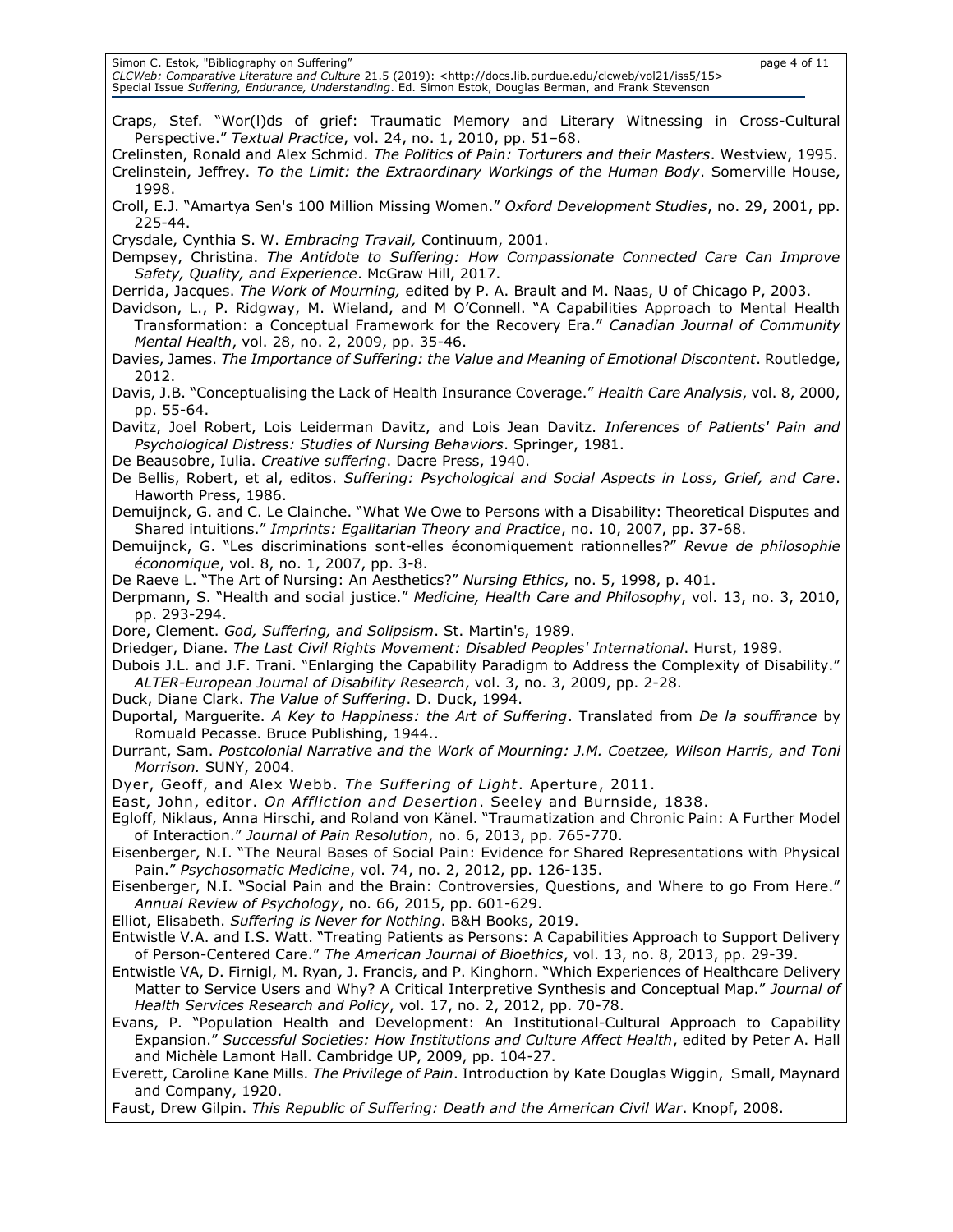Simon C. Estok, "Bibliography on Suffering" page 5 of 11 *CLCWeb: Comparative Literature and Culture* 21.5 (2019): <http://docs.lib.purdue.edu/clcweb/vol21/iss5/15> Special Issue *Suffering, Endurance, Understanding*. Ed. Simon Estok, Douglas Berman, and Frank Stevenson

Ferrell, Betty Rolling, editor. *Suffering*. Jones and Bartlett Publishers, 1996.

Fiddes, Paul S. *The Creative Suffering of God*. Clarendon, 1988.

Fiddes, Paul S. "The Vulnerable God and the Problem of Suffering." *Participating in God: A Pastoral Doctrine of the Trinity*. Darton Longman and Todd, 2000, pp. 152-90.

Finicum, LaVoy. *Only by Blood and Suffering*. Perpetua Printing LLC, 2017.

Firman, John and Ann Gila. *The Primal Wound: A Transpersonal View of Trauma, Addiction, and Growth*. SUNY, 1997.

Florian L., J. Hollenweger, R. Simeonsson, K. Wedell, S. Riddell, L. Terzi, T. Holland. "Cross-Cultural Perspective on the Classification of Children with Disabilities: Part 1. Issues in the Classification of Children with Disabilities." *The Journal of Special Education*, vol. 40, no. 1, 2006, pp. 36-45.

Foucault, Michel. *Discipline and Punish: The Birth of the Prison.* Translated by Alan Sheridan. Vintage, 1995.

Frank, A. W. "Can We Research Suffering?" *Qualitative Health Research*, vol. 11, no. 3, 2001, pp. 353- 62.

Fries, Kenny. *Body, Remember: a Memoir*. U of Wisconsin P, 2003.

Fries, Kenny. *Staring Back: The Disability Experience from the Inside Out*. Plume, 1997.

Freud, Sigmund. "Mourning and Melancholia." *The Standard Edition of the Complete Psychological Works of Sigmund Freud,* edited and translated by James Strachey. Hogarth Press, vol. 14, 1995, pp. 243– 58.

Frohlich K.L., E. Corin, and L. Potvin. "A theoretical proposal for the relationship between context and disease." *Sociology of Health and Illness*, vol. 23, no. 6, 2001, pp. 776-797. Gallagher, Hugh Gregory. *By Trust Betrayed: Patients, Physicians and the License to Kill in the Third Reich*. Vandamere, 1995.

Gallagher, Hugh Gregory. *FDR's Splendid Deception: The Moving Story of Roosevelt's Massive Disability-And the Intense Efforts to Conceal It from the Public*. Vandamere, 1999.

Gavrilyuk, Paul L. *The Suffering of the Impassible God: The Dialectics of Patristic Thought*, Oxford UP, 2004.

Gilbert, Paul. *Human Nature and Suffering*. Guilford Press, 1992.

Gliedman, John and William Roth. *The Unexpected Minority, Handicapped Children in America*. Harcourt, 1980.

Goodman, Charles. *Consequences of Compassion: An Interpretation and Defense of Buddhist Ethics*. Oxford UP, 2009.

Gostin L.O. "Health and social justice." *Bulletin of the World Health Organization*, vol. 89, no. 1, 2011, pp. 8.

Grabher, Gudrun M., et al. *Suffering in Literature: Memorial Volume for Sepp L. Tiefenthaler*. Verlag des Instituts für Sprachwissenschaft der Universität Innsbruck, 1994.

Grewal I., J. Lewis, T. Flynn, J. Brown, J. Bond, and J. Coast. "Developing Attributes for a Generic Quality of Life Measure for Older People: Preferences or Capabilities?" *Social Science and Medicine*, vol. 62, 2006, pp. 1891-1901.

Griffin, James. "Is Unhappiness Morally More Important Than Happiness?" *Philosophical Quarterly*, no. 29, 1979, pp. 47–55.

Groce N, N. Bailey, R. Lang, M. Kett, and J.F. Trani. "Disability and poverty: The Need for a More Nuanced Understanding of Implications for Development Policy and Practice." *Third World Quarterly*, vol. 32, no. 8, 2011, pp. 1493-1513.

Gutiérrez, Gustavo. *On Job: God-Talk and the Suffering of the Innocent*, translated by Matthew J. O'Connell. Orbis Books, 1987.

Halpern, Cynthia. *Suffering, Politics, Power: a Genealogy in Modern Political Theory.* SUNY, 2002.

Hall, Douglas John. *God and Human Suffering: An Exercise in the Theology of the Cross.* Augsburg Publishing House, 1986.

Handke, P. *A Sorrow Beyond Dreams*. Translated by R. Manheim, NYRB Classics, 2002.

Hanh, Thich Nhat. *The Heart of the Buddha's Teaching: Transforming Suffering into Peace, Joy, and Liberation*. Broadway Books, 1999.

Harris, Massimilla M. and Bud Harris. *Like Gold Through Fire: A Message in Suffering: A Guide for Understanding the Psychology of Suffering and Transformation*. Midpoint Trade Books, 1996.

Hasker, William. *The Triumph of God Over Evil: Theodicy for a World of Suffering.* InterVarsity Press, 2008.

Hauerwas, Stanley. *God, Medicine, and Suffering*. Wm. B. Eerdmans, 1994.

Hauerwas, Stanley. "Should Suffering Be Eliminated? What the Retarded Have to Teach Us." *The Hauerwas Reader*, edited by John Berkman and Michael G. Cartwright. Duke UP, 2001, pp. 556–76.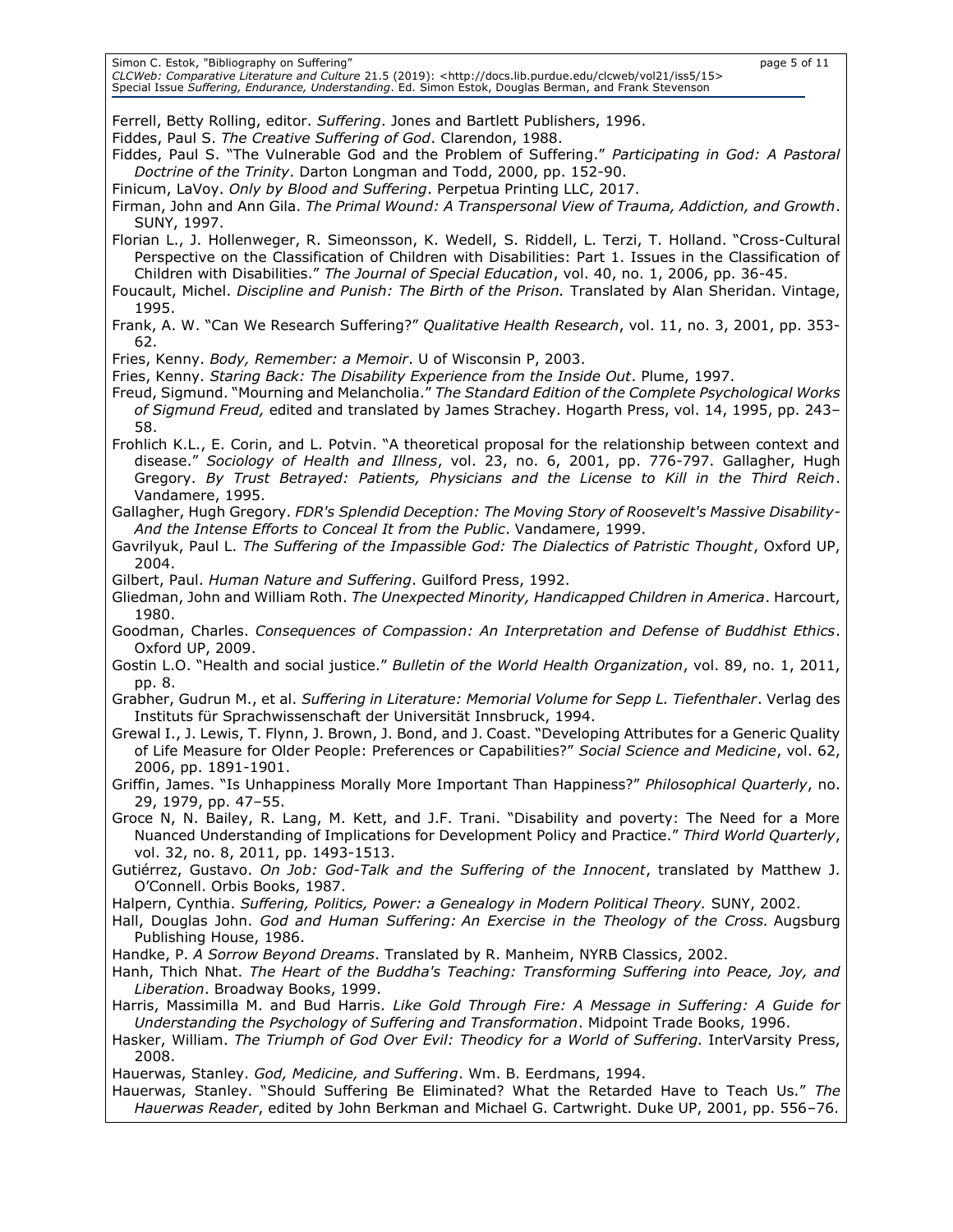| Simon C. Estok, "Bibliography on Suffering"<br>page 6 of 11<br>CLCWeb: Comparative Literature and Culture 21.5 (2019): <http: 15="" clcweb="" docs.lib.purdue.edu="" iss5="" vol21=""><br/>Special Issue Suffering, Endurance, Understanding. Ed. Simon Estok, Douglas Berman, and Frank Stevenson</http:>                                                                                                                    |
|-------------------------------------------------------------------------------------------------------------------------------------------------------------------------------------------------------------------------------------------------------------------------------------------------------------------------------------------------------------------------------------------------------------------------------|
| Herman, Judith Lewis. Trauma and Recovery: The Aftermath of Violence-From Domestic Abuse to<br>Political Terror. HarperCollins Publishers, 1992.<br>Hewetson, David. Why Does a Good God Allow Suffering? Albatross Books, 1992.<br>Hillis, Newell Dwight. The Misfortune of a World without Pain. Funk and Wagnalls, 1912.                                                                                                   |
| Hinton, James. The Mystery of Pain: A Book for the Sorrowful. D. Appleton and Company, 1872.<br>Hockenberry, John. Moving Violations: War Zones, Wheelchairs, and Declarations of Independence.<br>Hachette Books, 1996.                                                                                                                                                                                                      |
| Hoffman, Bishop Herman S. The Gift of Suffering, Or, Meditations on the Mystery of Pain.<br>Eaton and Mains, 1912.                                                                                                                                                                                                                                                                                                            |
| Holden, Philip. "Global Malaysian Novels: Prospects and Possibilities." Kajian Malaysia, vol. 30, no.1,<br>2012, pp. 47-59.                                                                                                                                                                                                                                                                                                   |
| Hopper K. "Rethinking Social Recovery in Schizophrenia: What a Capabilities Approach Might Offer."<br>Social Science & Medicine, no. 65, 2007, pp. 868-879.                                                                                                                                                                                                                                                                   |
| Hopper K. "Reframing Early Psychiatric Crises: A Capabilities-Informed Approach." Journal of Human<br>Development, Disability, and Social Change, vol. 20, no. 2, pp. 23-39.<br>Hudson, Wayne. "Historicizing Suffering." Perspectives on Human Suffering, edited by Jeff Malpas and                                                                                                                                          |
| Norelle Lickiss, Springer, 2012, pp. 171-79.<br>Hunt, Celia and Fiona Sampson. Writing: Self and Reflexivity. 3rd edition, Palgrave Macmillan, 2006.                                                                                                                                                                                                                                                                          |
| Hurley J. "Commentary on 'Health-Related Quality-of-Life Research and The Capability Approach of<br>Amartya Sen."" Quality of Life Research, vol. 10, 2001, pp. 57-58.                                                                                                                                                                                                                                                        |
| Isreal, Aisha. End of Silent Suffering: What Every Spouse of a Sex Addict Should Know. ABI Concepts,<br>2019.                                                                                                                                                                                                                                                                                                                 |
| Jeffery, Renée. Evil and International Relations: Human Suffering in an Age of Terror. Palgrave<br>Macmillan, 2007.                                                                                                                                                                                                                                                                                                           |
| Johnson, Harriet McBryde. Too Late to Die Young: Mostly True Stories from a Life. Holt, 2005.<br>Johnson, Mary. People with Disabilities Explain It All for You: Your Guide to the Public Accommodations<br>Requirements of the Americans With Disabilities Act. Avacado, 1992.                                                                                                                                               |
| Kahneman, Daniel, Edward Diener, and Norbert Schwarz, eds. Well-being: The Foundations of Hedonic<br>Psychology. Russell Sage Foundation, 1999.                                                                                                                                                                                                                                                                               |
| Karlsen, Dagfinn Sjaastad. "Is God Our Benefactor? An Argument from Suffering." Journal of Philosophy<br>of Life, vol. 3, 2013, pp. 145-67.                                                                                                                                                                                                                                                                                   |
| Keele, K. D. Anatomies of Pain. Blackwell, 1957.<br>Kellemann, Robert and Karole Edwards, Beyond the Suffering: Embracing the Legacy of African<br>American Soul Care and Spiritual Direction, Baker, 2007.                                                                                                                                                                                                                   |
| Kinget, G. Marian. On Being Human and Pleasure and Pain: Two Humanistic Works. University Press of<br>America, 1999.                                                                                                                                                                                                                                                                                                          |
| Kingsley, Jason and Mitchell Levitz. Count Us In: Growing Up with Down Syndrome. Harvest, 2007.<br>Kitamori, Kazo. Theology of the Pain of God. SCM Press, 1966.                                                                                                                                                                                                                                                              |
| Kleinman, Arthur. The Illness Narratives: Suffering, Healing, and the Human Condition. Basic, 1988.<br>Kleinman, Arthur, Feena Das, and Margaret Lock, eds. Social Suffering. U of California P, 1997.<br>Kreeft, Peter. Making Sense Out of Suffering. Servent, 1986.                                                                                                                                                        |
| Kreeft, Peter. Three Philosophies of Life: Ecclesiastes-Life as Vanity, Job-Life as Suffering, Song of<br>Songs-Life as Love. Ignatius Press, 1990.                                                                                                                                                                                                                                                                           |
| Kuklys, W. Amartya Sen's Capability Approach: Theoretical Insights and Empirical Applications.<br>Springer, 2005.                                                                                                                                                                                                                                                                                                             |
| Kuusisto, Stephen. Planet of the Blind: a Memoir. Delta, 1998.<br>Lane, Harlan. When the Mind Hears: A History of the Deaf. Vintage, 1989.<br>Lang R., M. Kett, N. Groce, and J.F. Trani. "Disability, the Capability Approach and Human Rights: The                                                                                                                                                                          |
| Next Steps in Disability Studies and Practice." European Journal of Disability Research, vol. 5, no. 3,<br>2011, pp. 206-220.                                                                                                                                                                                                                                                                                                 |
| Leder, Steve. More Beautiful Than Before: How Suffering Transforms Us. Hay House, 2017.<br>Leighton, Jonathan. The Battle for Compassion: Ethics in an Apathetic Universe. Algora Publishing, 2011.<br>Leonardi M., J. Bickenback, T.B. Ustin, N. Kostanjsek, S. Chatterji, and on behalf of the MHADIE<br>Consortium. "The definition of disability: what is in a name?" Lancet, vol. 368, no. 9543, 2006, pp.<br>1219-1221. |
| Levenson, Jon Douglas. Creation and the Persistence of Evil: The Jewish Drama of Divine Omnipotence.<br>Princeton UP, 1994.                                                                                                                                                                                                                                                                                                   |
| Levinas, Emmanuel. "Useless Suffering." The Provocation of Levinas: Rethinking the Other, edited by<br>Robert Bernasconi and David Wood, Routledge, 1988, pp. 156-167.                                                                                                                                                                                                                                                        |
|                                                                                                                                                                                                                                                                                                                                                                                                                               |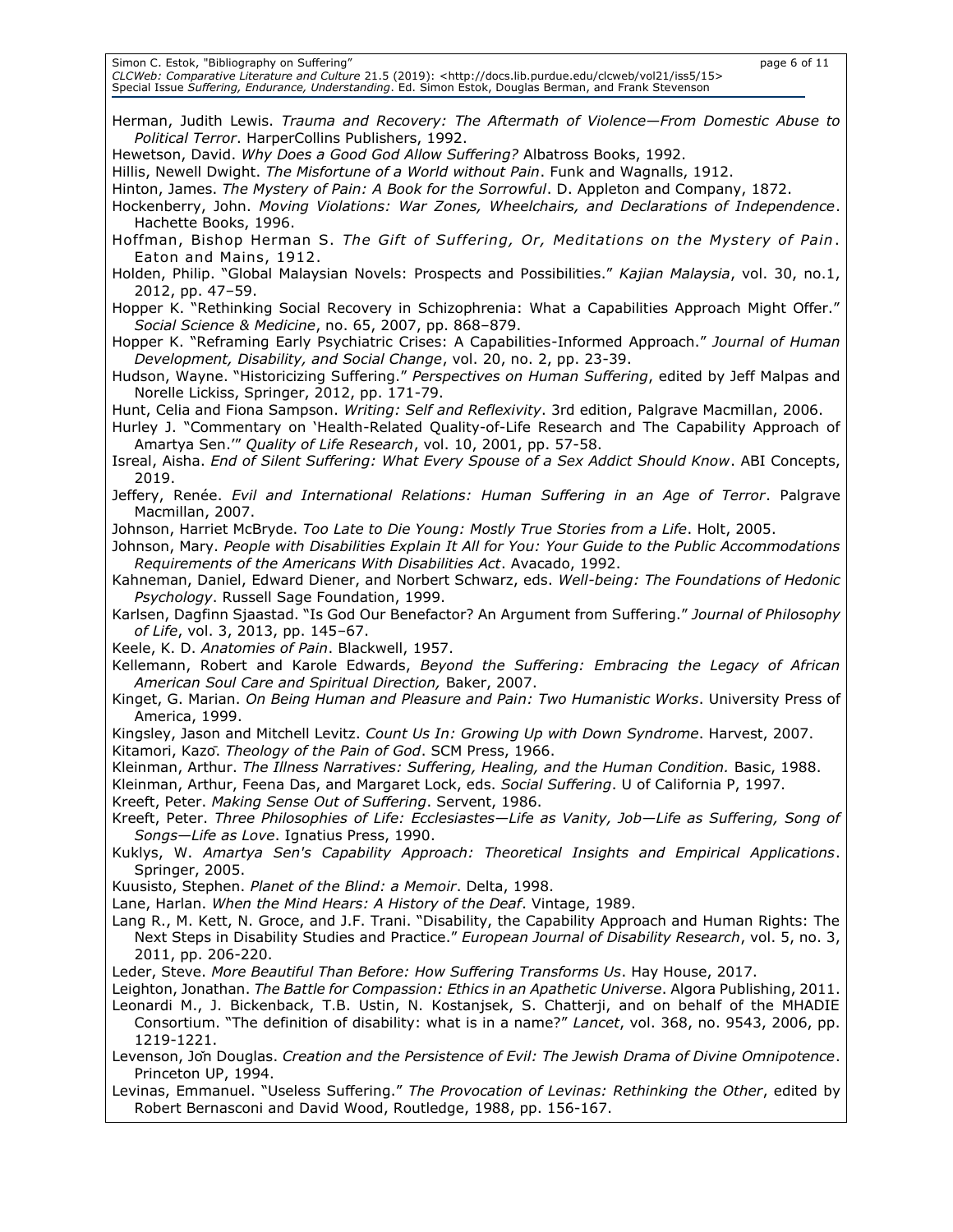| Simon C. Estok, "Bibliography on Suffering"                                                                                     | page 7 of 11 |
|---------------------------------------------------------------------------------------------------------------------------------|--------------|
| CLCWeb: Comparative Literature and Culture 21.5 (2019): <http: 15="" clcweb="" docs.lib.purdue.edu="" iss5="" vol21=""></http:> |              |
| Special Issue Suffering, Endurance, Understanding. Ed. Simon Estok, Douglas Berman, and Frank Stevenson                         |              |

| special Issue Sunching, Endurance, Understanding. Ed. Simon Estok, Douglas Berman, and Framk Stevenson                                                                       |
|------------------------------------------------------------------------------------------------------------------------------------------------------------------------------|
| Levine, Stephen K. Trauma, Tragedy, Therapy: The Arts and Human Suffering. Jessica Kingsley<br>Publishers, 2009.                                                             |
| Lewis, C.S. The Problem of Pain. Collins, 1966.                                                                                                                              |
| Lewis, S., K. Hopper, and E. Healion. "Partners in Recovery: Social Support and Accountability in a                                                                          |
|                                                                                                                                                                              |
| Consumer-Run Mental Health Center." Psychiatric Services, no. 63, 2012, pp. 61-65.                                                                                           |
| Leys, Ruth. Trauma: A Genealogy. U of Chicago P, 2000.                                                                                                                       |
| Linton, Simi. Claiming Disability: Knowledge and Identity. NYUP, 1998.                                                                                                       |
| Livingston, William K. Pain and Suffering. IASP Press, 1998.                                                                                                                 |
| Livingston, William K. Pain Mechanisms: A physiologic Interpretation of Causalgia and Its Related States.<br>Springer, 1976.                                                 |
| Lloyd, David. "Colonial Trauma/Postcolonial Recovery." Interventions: International Journal of                                                                               |
| Postcolonial Studies, vol. 2, no. 2, 2011, pp. 212-228.                                                                                                                      |
| Longmore, Paul K. Why I Burned My Book and Other Essays on Disability. Temple UP, 1993.                                                                                      |
|                                                                                                                                                                              |
| Lorgelly P.K., K.D. Lawson, E.A.L. Fenwick, and A.H. Briggs. "Outcome Measurement in Economic                                                                                |
| Evaluations Of Public Health Interventions: A Role for the Capability Approach?" International Journal                                                                       |
| of Environmental Research and Public Health, vol. 7, no. 5, 2010, pp. 2274-2289.                                                                                             |
| Lorgelly P.K., J. Coast, and R.D. Smith R.D. "Concepts of Capability and Overlooked Applications."<br>American Journal of Public Health, vol. 100, no. 10, 2010, pp. 1823-4. |
| Luckhurst, Roger. The Trauma Question. Routledge, 2008.                                                                                                                      |
| Lukas, Elisabeth S. Meaning in Suffering: Comfort in Crisis Through Logotherapy. Translated from Auch                                                                        |
| dein Leiden hat Sinn by Joseph B. Fabry, Institute of Logotherapy Press, 1986.                                                                                               |
| Mackenbach, J. "Inequality, health, and the economy." Lancet, no. 360, 2002, p. 1794.                                                                                        |
|                                                                                                                                                                              |
| Mairs, Nancy. Waist High in the World: A Life Among the Nondisabled. Beacon, 1997.                                                                                           |
| Malpas, Jeff, and Norelle Lickiss. "Introduction: Human Suffering." Perspectives on Human Suffering,                                                                         |
| edited by Jeff Malpas and Norelle Lickiss, Springer, 2012, pp. 1-6.                                                                                                          |
| Marder, Elissa. "Trauma and Literary Studies: Some 'Enabling Questions." Reading On, vol. 1, no. 1,                                                                          |
| 2006, pp. 1-6.                                                                                                                                                               |
| Mauro V, M. Biggeri, S. Deepak, J. F. Trani. "The Effectiveness of Community Based Rehabilitation                                                                            |
| Programs: An Impact Evaluation of a Quasi-Randomised Trial." Journal of Epidemiology & Community                                                                             |
| Health, no. 68, 2014, pp. 1102-1108.                                                                                                                                         |
|                                                                                                                                                                              |
| May, William F. The Patient's Ordeal. Indiana UP, 1991.                                                                                                                      |
| Mayerfeld, Jamie. Suffering and Moral Responsibility. Oxford UP, 1999.                                                                                                       |
| Mayerfeld, Jamie. "The Moral Asymmetry of Happiness and Suffering." Southern Journal of Philosophy,                                                                          |
| vol. 34, 1996, pp. 317-38.                                                                                                                                                   |
| Mayerfeld, Jamie. Suffering and Moral Responsibility. Oxford UP, 1999.                                                                                                       |
| McGill, Arthur. Suffering: A Test of Theological Method. Louisville: Westminster John Knox, 1982.                                                                            |
| McGrath, Alistair E. Suffering. Hodder and Stoughton, 1992.                                                                                                                  |
| Mielke, Robert. "The Riddle of the Painful Earth": Suffering and Society in W.D. Howells' Major Writings                                                                     |
| of the Early 1890s. Truman State UP, 1994.                                                                                                                                   |
|                                                                                                                                                                              |
| Miller, Jerome A. The Way of Suffering: a Geography of Crisis. Georgetown UP, 1988                                                                                           |
| Mishrah, Pankaj. An End to Suffering. Picador, 2005.                                                                                                                         |
| Mitchell P.M., T.E. Roberts, P.M. Barton, B.S. Pollard, and J. Coast. "Predicting the ICECAP-O Capability                                                                    |
| Index from the WOMAC Osteoarthritis Index: Is Mapping onto Capability from Condition-Specific                                                                                |
| Health Status Questionnaires Feasible?" Medical Decision Making, vol. 33, no. 4, 2013, pp. 547-557                                                                           |
| Mitra, S. "The Capability Approach and the International Classification of Functionings: A Response."                                                                        |
| ALTER: The European Journal of Disability Research, vol. 8, no. 1, 2014, pp. 24-29.                                                                                          |
|                                                                                                                                                                              |
| Mitra, S., P. Findley and U. Sambamoorthi. "Healthcare Expenditures of Living with a Disability: Total                                                                       |
| Expenditures, Out of Pocket Expenses and Burden, 1996-2004." Archives of Physical Medicine and                                                                               |
| Rehabilitation, no. 90, 2009, pp. 1532-1540.                                                                                                                                 |
| Mitra, S., Posarac, A. and Vick, B. "Disability and Poverty in Developing Countries: a Multidimensional."                                                                    |
| World Development, vol. 41, 2013, pp. 1-18.                                                                                                                                  |
| Mitra, S., K. Jones, B. Vick, D. Brown, E. McGinn and M-J Alexande. "Implementing a Multi-dimensional                                                                        |
| Poverty Measure using Mixed Methods." Social Indicators Research, vol. 110, no. 3, 2013, pp 1061-                                                                            |
| 1081.                                                                                                                                                                        |
|                                                                                                                                                                              |

Mitra, S. and U. Sambamoorthi. "Disability Prevalence among Adults: Estimates for 54 Countries and Progress toward a Global Estimate." *Disability and Rehabilitation*, vol. 36, no. 11, 2014, pp. 940-47. Mohindra, K.S. *Women's Health and Poverty Alleviation in India*. Academic Foundation, 2009.

Morgan, Christopher W. and Robert A. Peterson, editors. *Suffering and the Goodness of God*. Crossway Books, 2008.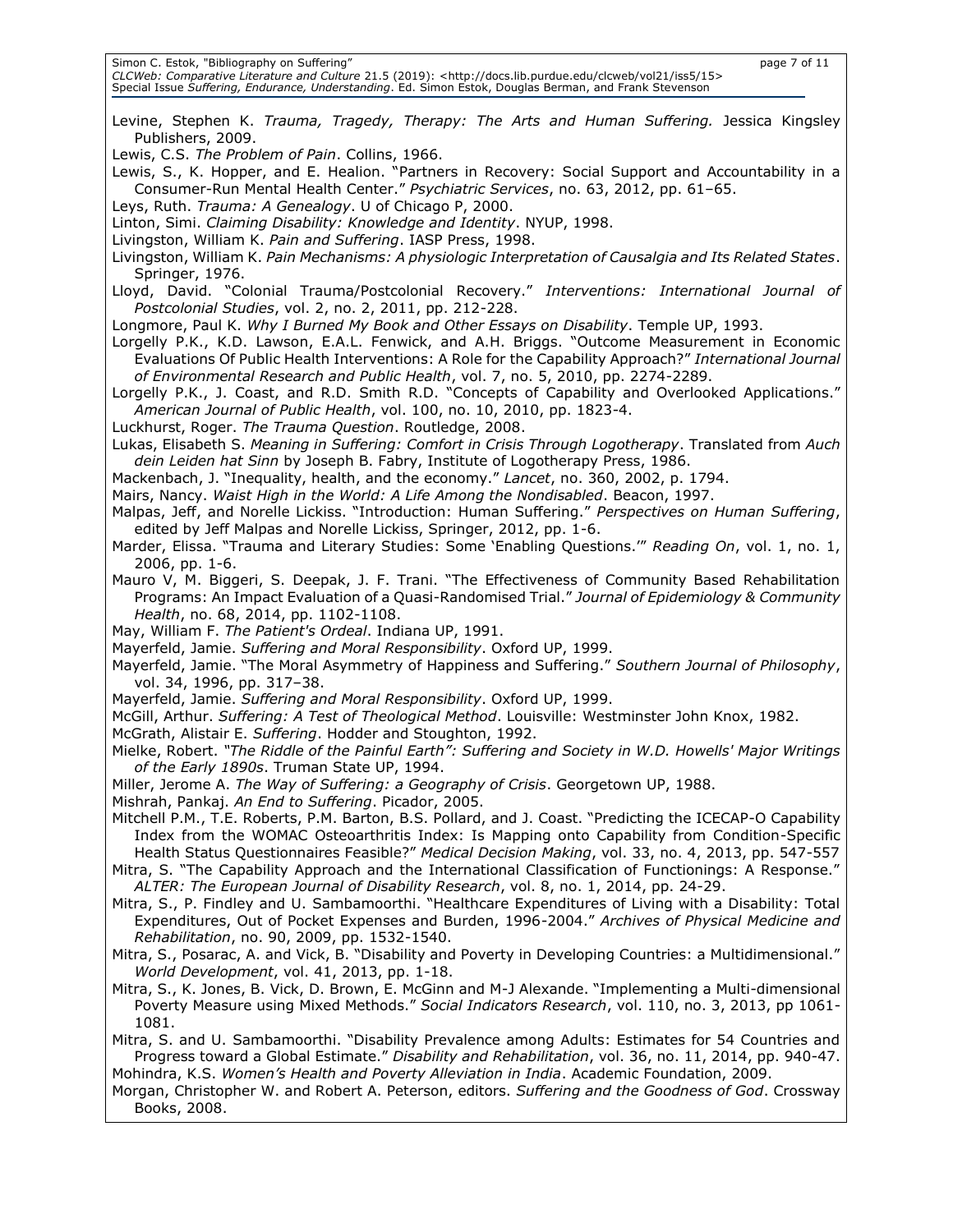| Simon C. Estok, "Bibliography on Suffering"                                                                                                                                                                                                 | page 8 of 11 |
|---------------------------------------------------------------------------------------------------------------------------------------------------------------------------------------------------------------------------------------------|--------------|
| CLCWeb: Comparative Literature and Culture 21.5 (2019): <http: 15="" clcweb="" docs.lib.purdue.edu="" iss5="" vol21=""><br/>Special Issue Suffering, Endurance, Understanding. Ed. Simon Estok, Douglas Berman, and Frank Stevenson</http:> |              |
|                                                                                                                                                                                                                                             |              |

- 
- Mooney G. "Communitarian Claims and Community Capabilities: Furthering Priority Setting?" *Social Science and Medicine*, vol. 60, no. 2, 2005, pp. 247-255
- Morris, C. "Opinion: Measuring Participation in Childhood Disability: How Does The Capability Approach Improve Our Understanding?" *Developmental Medicine and Child Neurology*, vol. 51, 2009, pp. 92– 94.

Morris, David B. *The Culture of Pain.* U of California P, 2002.

Morris, Jenny. *Pride Against Prejudice: Transforming Attitudes to Disability*. New Society, 1993.

Moscoso, Javier. *Pain: A Cultural History*. Palgrave Macmillan, 2012.

Moulyn, Adrian C. *The Meaning of Suffering: an Interpretation of Human Existence from the Viewpoint of Time*. Greenwood Press, 1982.

Næss, Arne. "Should We Try to Relieve Clear Cases of Suffering in Nature?" *Pan Ecology*, vol. 6, no. 1, 1991, pp. 1-5.

Navarro V. "Development and Quality of Life: a Critique of Amartya Sen's Development as Freedom." *International Journal of Health Services*, 30, no. 4, 2000, pp. 661-674.

Neff, Merlin L. *Triumphant in Suffering*. Pacific Press, 1954.

Nguyen K.T., O.T.H. Khuat, S. Ma, D.C. Pham, G.T.H. Khuat, and J.P. Ruger. "Effect of Health Expenses on Household Capabilities and Resource Allocation in a Rural Commune in 6 Vietnam." *PLoS One*, vol. 7, no. 10, p. e47423.

Nguyen K.T., O.T.H. Khuat, S. Ma, D.C. Pham, G.T.H. Khuat, and J.P. Ruger. "Impact of Health Insurance on Health Care Treatment and Cost in Vietnam: A Health Capability Approach to Financial Protection." *American Journal of Public Health*, vol. 102, no. 8, 2012, pp. 1450-61.

Nicol, A.L., C.B. Sieberg, D.J. Clauw, A.L. Hassett, S.E. Moser, and C.M. Brummett. "The Association between a History of Lifetime Traumatic Events and Pain Severity, Physical Function, and Affective Distress in Patients with Chronic Pain." *Journal of Pain*, no. 17, 2016, pp. 1334–48.

Nimnuan, C. "Medically Unexplained Symptoms: An Epidemiological Study in Seven Specialities." *Journal of Psychosomatic Research*, vol. 51, no. 1, Jul. 2001, pp. 361-7.

Nolan P., J. Sender, and A.K. Sen. "Death Rates, Life Expectancy and China's Economic Reforms: A Critique of A. K. Sen—Comment/reply." *World Development*, vol. 20, 1992, p. 1279.

Nord E. "Concerns for the Worse Off: Fair Innings Versus Severity" *Social Science and Medicine*, vol. 60, no. 2, 2005, pp. 219-437.

Nussbaum, MC. *Frontiers of Justice (The Tanner Lectures on Human Values)*. Belknap, 2006.

Pearce, David. *Can Biotechnology Abolish Suffering*. The Neuroethics Foundation, 2017.

Petrie, Asenath. *Individuality in Pain and Suffering*. U of Chicago P, 1967.

Pick, Anat. *Creaturely Poetics: Animality and Vulnerability in Literature and Film*. Columbia UP, 2011. Piper, John and Justin Taylor, *Suffering and the Sovereignty of God.* Crossway Books, 2006.

Pirni, A. and F. Lucivero. "The 'Robotic Divide' and the Framework of Recognition: Re-Articulating the Question of Fair Access to Robotic Technologies. Law." *Innovation and Technology*, vol. 5, no. 2, 2013, pp. 147-171.

Pruett, Gordon E. *The Meaning and End of Suffering for Freud and the Buddhist Tradition*. UP of America, 1987.

Rahner, Karl. "Why Does God Allow Us to Suffer?" *Theological Investigations, Volume XIX: Faith and Ministry*, translated by Edward Quinn. Crossroad, 1983, pp. 194–208.

Richardson J. and J. McKie. "Empiricism, Ethics and Orthodox Economic Theory: What Is The Appropriate Basis for Decision-Making in The Health Sector?" *Social Science and Medicine*, vol. 60, no. 2, 2005, pp. 265-275.

Richmond, Kent D. *Preaching to Sufferers: God and the Problem of Pain*. Abingdon Press, 1988.

Rico, Gabriele L. *Pain and Possibility: Writing Your Way through Personal Crisis*. St. Martin's, 1991.

Riddle, Christopher A. "Indexing, Capabilities, and Disability." *The Journal of Social Philosophy*, vol. 41, no. 4, 2010, pp. 527-537.

Riddle, Christopher A. "Measuring Capabilities: The Case of Disability." *The Capability Approach on Social Order*, edited by Neils Weidtmann, Yanti Martina Hölzchen, and Bilal Hawa, LIT Verlag, 2011, pp. 49- 62.

Riddle, Christopher A. "Natural Diversity and Justice for People with Disabilities." *Disability and the Good Human Life*, edited by Jerome Bickenbach, Franziska Felder, and Barbara Schmitz. Cambridge UP, 2013, pp. 271-99.

Riddle, Christopher A. "Well-Being and the Capability of Health." *Topoi*, vol. 32, no. 2, 2013, pp. 153- 160.

Riddle, Christopher A. *Disability and Justice: The Capabilities Approach in Practice*. Lexington, 2014.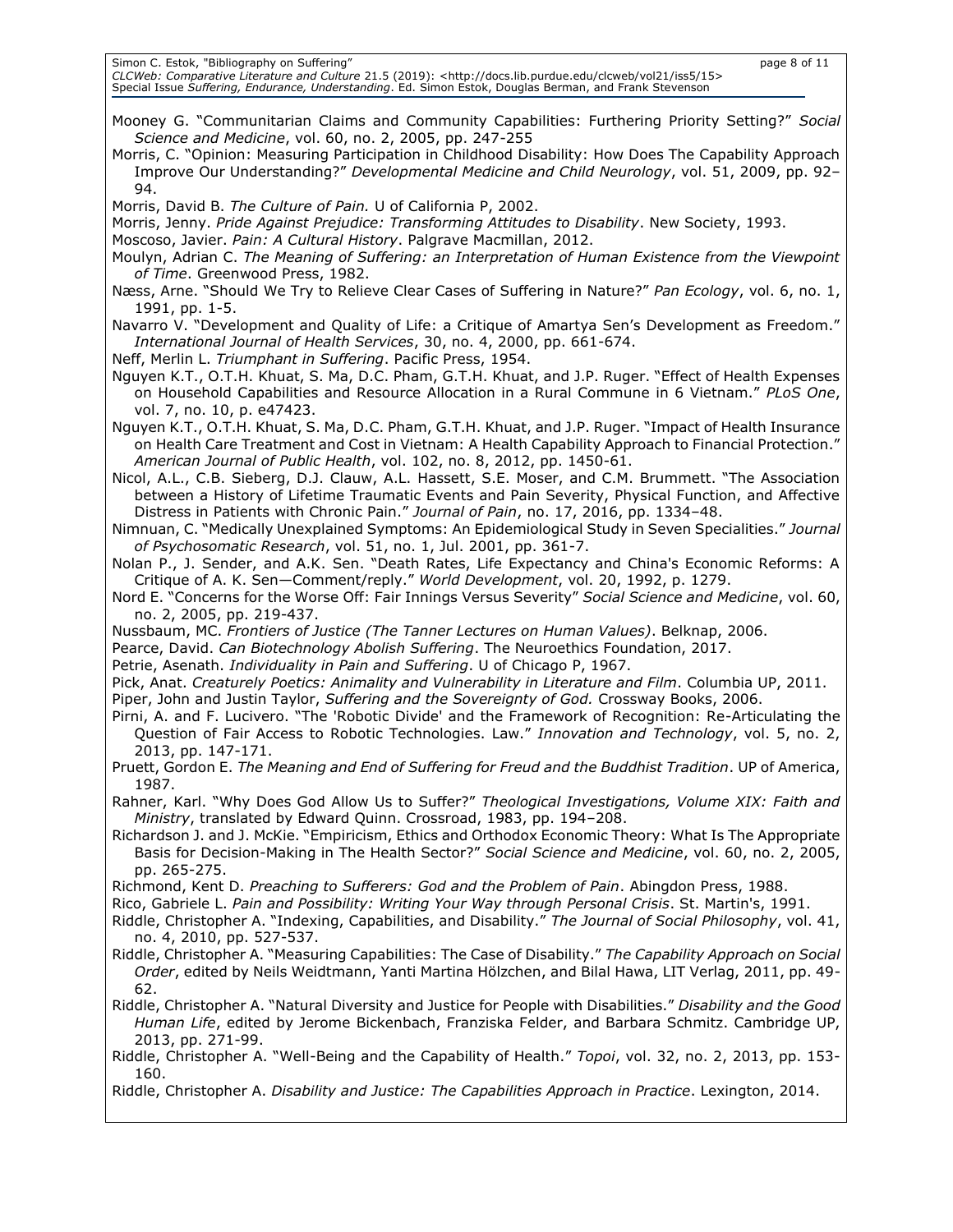| Simon C. Estok, "Bibliography on Suffering"                                                                                     | page 9 of 11 |
|---------------------------------------------------------------------------------------------------------------------------------|--------------|
| CLCWeb: Comparative Literature and Culture 21.5 (2019): <http: 15="" clcweb="" docs.lib.purdue.edu="" iss5="" vol21=""></http:> |              |
| Special Issue Suffering, Endurance, Understanding. Ed. Simon Estok, Douglas Berman, and Frank Stevenson                         |              |

- Ridley B. and M. Watts. "Using Capability to Assess the Well-Being Of Adult Learners with Dis/Abilities." *The Sage Handbook of Special Education, 2nd edition*, edited by Lani Florian, Sage, 2016, pp. 420- 39
- Rioux, Marcia H. and Michael Bach. *Disability Is Not Measles: New Research Paradigms in Disability*, G. Allan Roeher Institute Kinsman, 1996.
- Rippl, Gabriele, Philipp Schweighauser, Tina Kirss, Margit Sutrop, and Therese Steffen, editos. *Haunted Narratives: Life Writing in an Age of Trauma*. U of Toronto P, 2013.
- Root, Maria "Reconstructing the Impact of Trauma on Personality." *Personality and Psychopathology: Feminist Reappraisals,* edited by L. S. Brown and M. Ballou, Guilford, 1992, pp. 229-65.
- Rosano, A., F. Mancini, and A. Solipaca. "Poverty in People with Disabilities: Indicators from the Capability Approach." *Social Indicators Research*, no. 94, 2009, pp. 75-92.
- Ross, John Munder. *The Sadomasochism of Everyday Life: Why We Hurt Ourselves—and Others—and How to Stop*. Simon and Schuster, 1997.
- Rothberg, Michael. "Preface: Beyond Tancred and Clorinda: Trauma Studies for Implicated Subjects." The Future of Trauma Theory: Contemporary Literary and Cultural Studies, edited by Gert Buelens, Samuel Durrant, and Robert Eaglestone. Routledge, 2014, pp. xi–xviii.
- Rowley, Harold Henry. *Submission in Suffering: A Comparative Study of Eastern Thought.* U of Wales P, 1942.
- Rowley, Harold Henry. *Submission in Suffering, And Other Essays on Eastern Thought*. U of Wales P, 1951.
- Ruger J.P. "Health and Social Justice." *Lancet*, no. 364, 2004, pp. 1075-80.
- Ruger J.P. "Ethics of the Social Determinants of Health." *Lancet*, no. 364, 2004, pp. 1092-7.
- Ruger J.P. "Health, Capability, and Justice: Toward a New Paradigm of Health Ethics, Policy and Law." *Cornell Journal of Law and Public Policy*, vol. 15, no. 2, 2006, pp. 403-482.
- Ruger J.P. "Toward a Theory of a Right to Health: Capability and Incompletely Theorized Agreements." *Yale Journal of Law and Humanities*, no. 18, 2006, pp. 273-326.
- Ruger J.P. "Ethics in American Health 1: Ethical Approaches to Health Policy." *American Journal of Public Health*, vol. 98, no. 10, 2008, pp. 1751-1756.
- Ruger J.P. "Ethics in American Health 2: An Ethical Framework for Health System Reform." *American Journal of Public Health*, vol. 98, no. 10, 2008, pp. 1756-1763.
- Ruger J.P. "Responses to Open Peer Commentaries on 'Global Health Justice and Governance.'" *American Journal of Bioethics*, vol. 12, no. 12, 2002, pp. W6-W8.
- Ruger J.P. "Good Medical Ethics, Justice and Provincial Globalism." *Journal of Medical Ethics*, vol. 41, no. 1, Jan. 2015, pp.103-6
- Ryan, Robin. *God and the Mystery of Human Suffering: A Theological Conversation across the Ages*. Paulist Press, 2011.
- Ryder, Richard D. "Painism." *Encyclopedia of Animal Rights and Animal Welfare*. 2nd ed., edited by Marc Bekoff, Greenwood, 1998, pp. 402–3.
- Ryder, Richard D. "Painism Defended." *Think*, vol. 14, no. 41, 2015, pp. 47–55.
- Ryder, Richard D. "Painism versus Utilitarianism." *Think*, vol. 8, no. 21, 2009, pp. 85–89.
- Sachs-Ericsson, N.J., J.L, Sheffler, I.H. Stanley, J.R. Piazza, and K. J. Preacher. "When Emotional Pain Becomes Physical: Adverse Childhood Experiences, Pain, and the Role of Mood and Anxiety Disorders." *Journal of Clinical Psychology*, vol. 73, no. 10, 2017, pp. 1403-1428.
- Sacks, Oliver. *Seeing Voices: a Journey Into the World of the Deaf*. Vintage, 2000.

Samuelson, Scott. *Seven Ways of Looking at Pointless Suffering: What Philosophy Can Tell Us about the Hardest Mystery of All.* U of Chicago P, 2018.

- Schaab, Gloria. *Creative Suffering of the Triune God: An Evolutionary Theology*. Oxford UP, 2007.
- Schneiderman, Leo. *The Literary Mind: Portraits in Pain and Creativity*. Human Sciences Press, 1988.

Schuchts, Bob. *Real Suffering: Finding Hope and Healing in the Suffering of Life*. Saint Benedict, 2018. Schweizer, Harold. *Suffering and the Remedy of Art*. SUNY, 1997.

Seibert, Eric A. *Disturbing Divine Behavior: Troubling Old Testament Images of God.* Fortress Press, 2009.

Sen A.K., G.H. Brundtland, and I. Johnson. "Sustainable development." *New Perspectives Quarterly*, vol. 19, 2002, p. 78.

Sen A.K. "On the Darwinian View of Progress." *Population and Development Review*, no. 19, 1993, p. 123.

Sen A.K. "The Darwinian view of progress: reply to Guha." *Population and Development Review*, no. 20, 1994, p.866.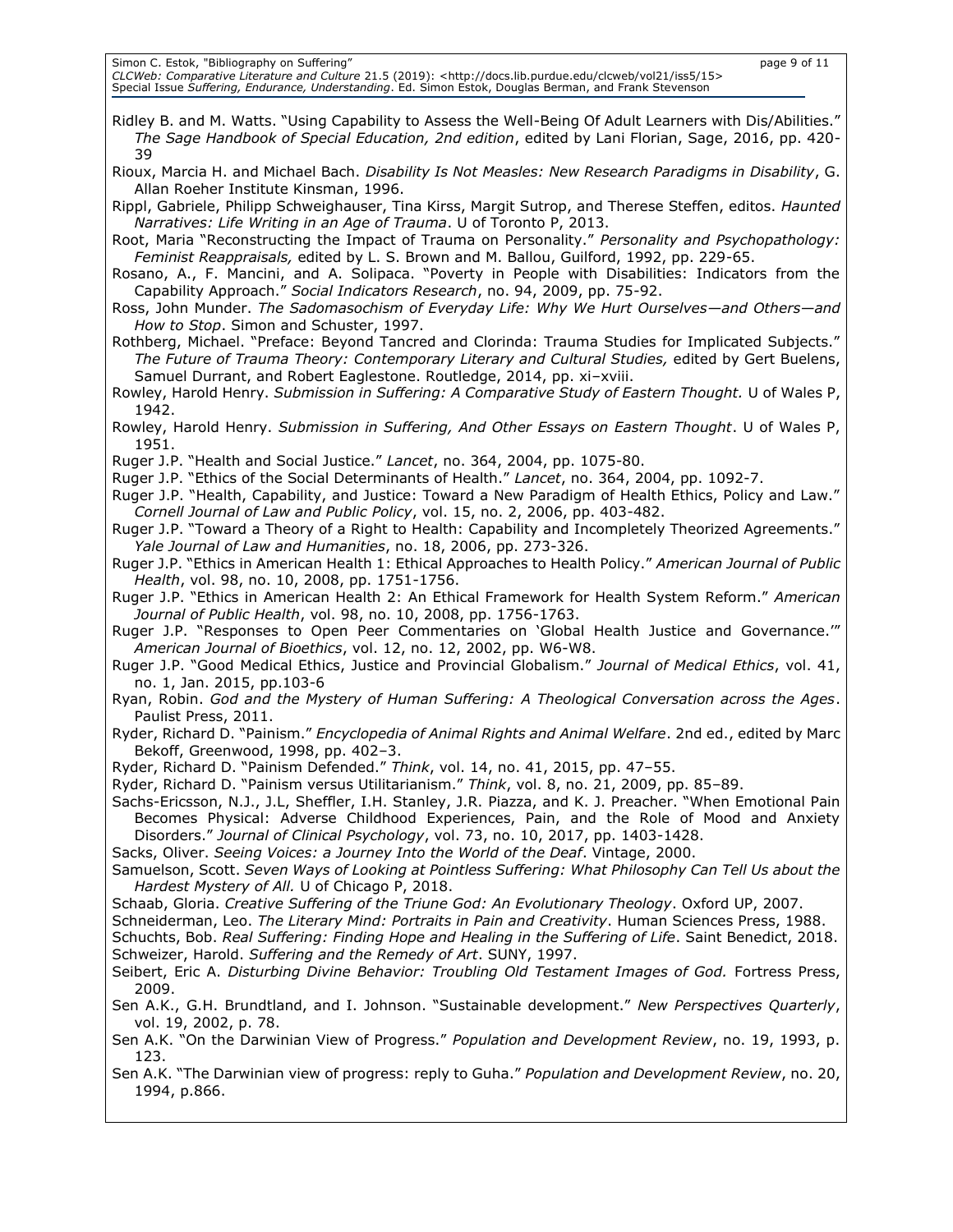Simon C. Estok, "Bibliography on Suffering" entitled and the state of the state of the state of the state of the state of the state of the state of the state of the state of the state of the state of the state of the state *CLCWeb: Comparative Literature and Culture* 21.5 (2019): <http://docs.lib.purdue.edu/clcweb/vol21/iss5/15> Special Issue *Suffering, Endurance, Understanding*. Ed. Simon Estok, Douglas Berman, and Frank Stevenson

Sen A.K. "Population and Reasoned Agency: Food, Fertility and Economic Development." *Population, Economic Development, and the Environment*, edited by Kerstin Lindahl-Kiessling and Hans Landberg, Oxford UP, 1994, pp. 51-78.

Sen A.K. "Mortality as an Indicator of Economic Success and Failure." *The Economic Journal*, no. 108, 1998, pp.1-25.

Sen A.K. "Economics and Health." *Lancet*, vol. 354, 1999, p. SIV20.

Sen A.K. "Why Health Equity?" *Health Economics*, vol. 11, no. 8, 2001, pp. 659-666.

Sen A.K. "Health: Perception Versus Observation." *British Medical Journal*, vol. 324, 2002, pp. 860-861.

Sen A.K. "Health Achievement and Equity: External and Internal Perspectives." *Public Health, Ethics and Equity*, edited by S. Anand, A. Pete, and A. Sen. Oxford UP, 2004, pp. 263-8.

Sen, A.K. *The Idea of Justice*. Belknap, 2009.

Shapiro, Joseph P. *No Pity: People with Disabilities Forging a New Civil Rights Movement*. Broadway Books, 1994.

Sharma, M. "Reifying Capability Theory in Disability and Rehabilitation Research." *Asia Pacific Disability Rehabilitation Journal*, vol. 16, no. 2, 2005, pp. 125-131.

Shattuck P., A.M. Roux, L.E. Hudson, Taylor J. Lounds, M.J. Maenner, and J.F. Trani. "Services for Adults with an Autism Spectrum Disorder." *Canadian Journal of Psychiatry*, vol. 57, no. 5, May 2012, pp. 284-91.

Shaw, Barrett. *Ragged Edge: The Disability Experience from the Pages of the First Fifteen Years of The Disability Rag.* Avacado Press, 1994.

Sheehan, Paul. *Modernism and the Aesthetics of Violence.* Cambridge UP, 2013.

Simon, J., P. Anand, A. Gray, J. Rugkåsa, K. Yeeles, and T. Burns. "Operationalising the Capability Approach for Outcome Measurement in Mental Health Research." *Social Science and Medicine*, no. 98, 2003, pp 187-196.

Simon, Roger I., Sharon Rosenberg, and Claudia Eppert, eds. *Between Hope and Despair: Pedagogy and the Representation of Historical Trauma*. Rowman and Littlefield, 1999.

Slatoff, Walter Jacob. *The Look of Distance: Reflections on Suffering and Sympathy in Modern Literature—Auden to Agee, Whitman to Woolf*. Ohio State UP, 1985.

Smith R.D., P.K. Lorgelly, H. Al-Janabi, S. Venkatapuram, and J. Coast. "The Capability Approach: an Alternative Evaluation Paradigm for Health Economics?" *The Elgar Companion to Health Economics*, edited by A.M. Jones, Edward Elgar Publishing, 2012, pp. 415- 424.

Smith, Susan. *Survivor Psychology: The Dark Side of a Mental Health Mission.* Upton Books, 1995.

Smolkin, Mitchell T. *Understanding Pain: Interpretation and Philosophy*. R.E. Krieger, 1989.

Sölle, Dorothee. *Suffering*. Translated by E. Kalin, Darton, Longman and Todd, 1975.

Southgate, Christopher. *The Groaning of Creation: God, Evolution and the Problem of Evil,* Westminster John Knox Press, 2008.

Stampfl, Barry. "Parsing the Unspeakable in the Context of Trauma." *Contemporary Approaches in*  Literary Trauma Theory, edited by Michelle Balaev, Palgrave MacMillan, 2014, pp. 15-41. Starr, Peter. *Commemorating Trauma*. Fordham UP, 2007.

Stein M.A., P.J.S. Stein, D. Weiss, and R. Lang. "Health care and the UN Disability Rights Convention." *Lancet*, vol. 374, no. 9704, 2009, pp. 1796-1798.

Stein, M.A., and A. Silvers. "Disability and the social contract." *The University of Chicago Law Review*, vol. 74, 2007, p. 1635.

Stone, Deborah A. *The Disabled State*. Temple UP, 1984.

Szabo, Jason. *Incurable and Intolerable: Chronic Disease and Slow Death in Nineteenth-Century France*. Rutgers, 2009.

Tatelbaum, Judy. *You Don't Have to Suffer: A Handbook for Moving Beyond Life's Crises.* Harper and Row, 1989.

Tatman, Lucy. "The Other Thing About Suffering." *Perspectives on Human Suffering*, edited by Jeff Malpas and Norelle Lickiss, Springer, 2012, pp. 44-8.

Taylor, Rodney L., and Jean Watson, eds. *They Shall Not Hurt: Human Suffering and Human Caring*. Colorado Associated UP, 1989.

Tedeschi, Richard G., and Lawrence G. Calhoun. *Trauma and Transformation: Growing in the Aftermath of Suffering*. Sage, 1995.

Tedeschi, Richard G., Crystal L. Park, and Lawrence G. Calhoun, editors. *Posttraumatic Growth: Positive Changes in the Aftermath of Crisis*. Erlbaum, 1998.

Terzi L. "The Social Model of Disability: A Philosophical Critique." *Journal of Applied Philosophy*, vol. 21, no. 2, 2004, pp. 141-157.